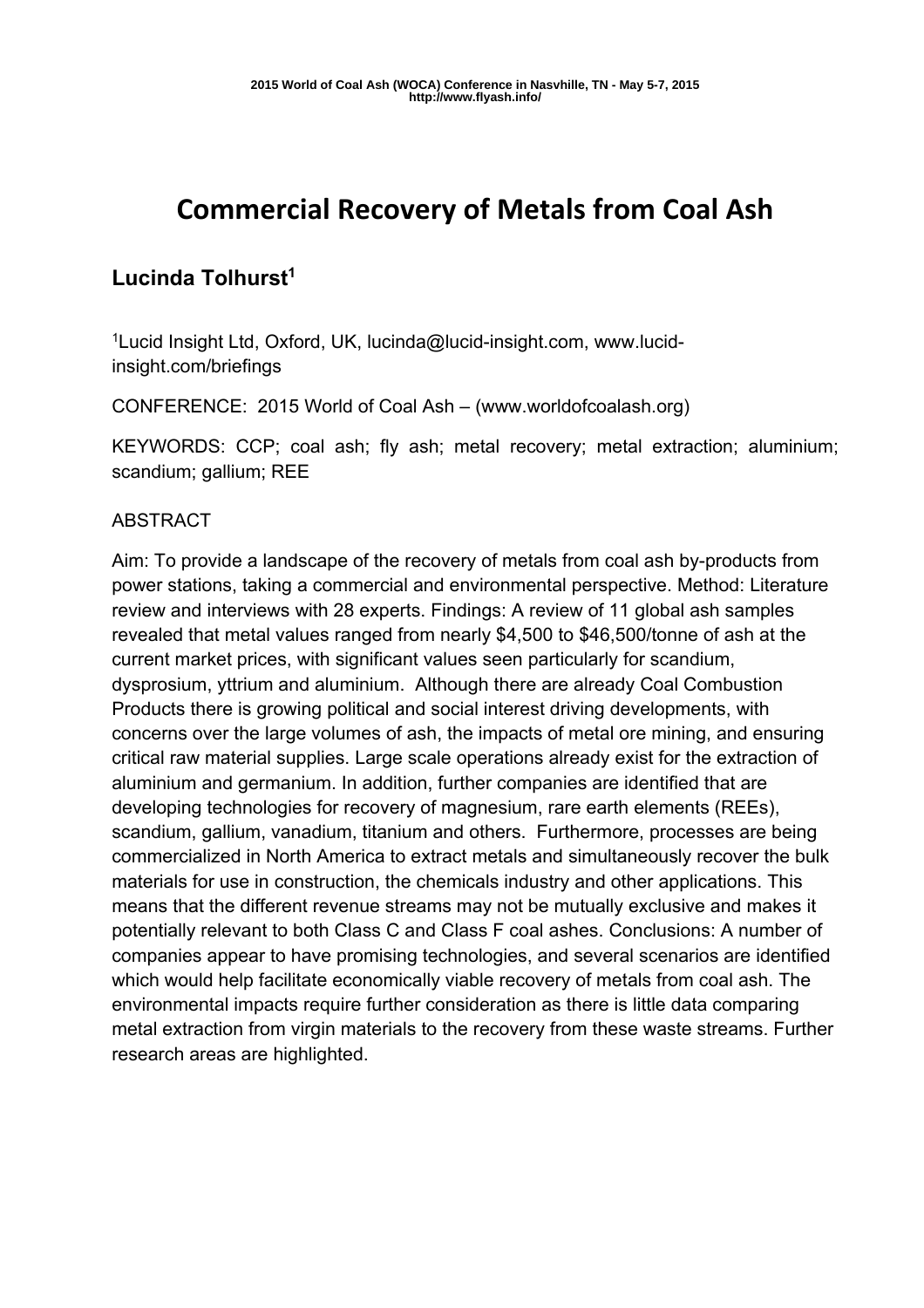#### AIM AND METHODOLOGY

In the midst of the USA EPA's decision making on the management of coal ashes in 2014, a review was conducted to explore the opportunities and challenges for commercial metal recovery from these materials.<sup>1</sup> The aim of the review was to provide industry and stakeholders with a global landscape and profiles of key commercial activities and experts in the area of recovery of metals from coal ash by-products from power stations, in order to help facilitate decision making related to opportunities for an environmentally sustainable as well as commercially viable business.

Over 100 scientific papers and conference proceedings, 150 patents and 60 press releases were reviewed, in addition to company websites and annual reports where available. To obtain current insights 28 interviews were conducted with experts across the value chain, as follows:

- 6 coal power stations and fly ash management companies
- 12 metal recovery technology companies
- 7 academics and researchers
- 3 stakeholders (associations, consultants)

This paper discusses some of the key findings from the review.

#### **BACKGROUND**

Records of commercial mineral extraction from coals have been found dating from the 1800s, when a number of plants operated in the US e.g. for recovery of vanadium and silver from coal mines.<sup>2</sup> More recently the interest in extraction from coal ash specifically has increased, particularly as concerns have grown over the overall management of fly ash in some regions, as well as environmental and resource issues of mining primary raw materials, and the risk of supply of certain critical materials found in coal ash. $3-7$  However, despite the political, societal and environmental drivers, there remains uncertainty about the regulatory and economic aspects, and there also seems to be a lack of data on the full environmental footprint of the various metal recovery processes.

The value of the metal content of coal ash depends upon the concentrations of elements, which, as seen in the data provided in the full review, can vary greatly depending on the source of the coal.<sup>1</sup> This makes it very difficult to provide an accurate generalised valuation. However, analysis of the potential economic value of a selected set of ash samples, as shown in Fig. 1 below, suggests that scandium and germanium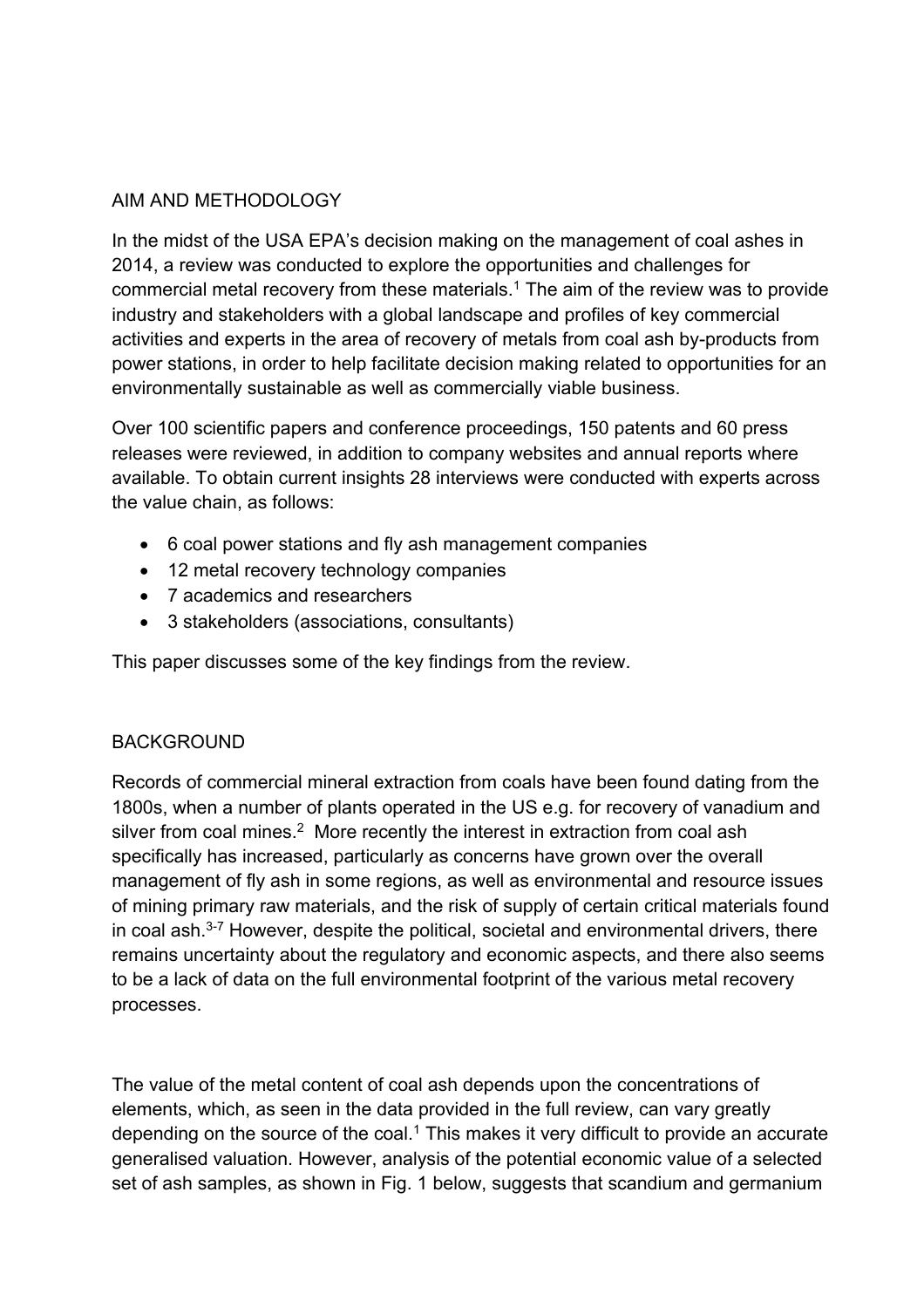enriched coals may present the highest extractable value (excluding the very rare examples of precious metal enriched coals). Even the lower level of scandium content seen appears to suggest nearly \$5,000 per tonne of fly ash is achievable, with the more enriched ashes reaching over \$40,000 per tonne of fly ash, although further analysis of additional content data is required to verify this. In addition, from the data seen, there seems to be coals with enriched levels of dysprosium, yttrium and/or aluminium that may each return \$210 to \$245 per tonne of fly ash at the current market prices.

## **Figure 1: Estimated valuations for selected metals based on the minimum and maximum concentrations from various fly ash sample data sources (US\$/tonne fly ash)\***



\*Notes for Figure 1

- 1. Selected metals were those estimated to be worth over \$10 per tonne fly ash for maximum concentrations
- 2. Sources of metal concentrations: Rare earth metal content estimated from laboratory analysis for ash from coal deposits in US, Russia, China and Middle East, (Seredin & Dai, 2012), and a range of concentrations measured from coal fly ash collected from power facilities in Europe, US, Mexico and Spain (Median et al, 2010; Arroyo et al, 2009; Mardon & Hower, 2004; Zhang et al, 1997) as summarised by Mayfield & Lewis, 2013. Also, unpublished data from analysis of power station fly ash from coals from Russia, Columbia, S. Africa, US, UK and unknown sources by the British Geological Survey.
- 3. Prices obtained from the London Metal Exchange, www.mineralprices.com, www.asianmetal.com, and www.metal-pages.com from data between May – September 2014
- 4. For full details see Appendix C of Commercial Recovery of Metals from Coal Ash Global Review, Lucid Insight Ltd, www.lucid-insight.com/briefings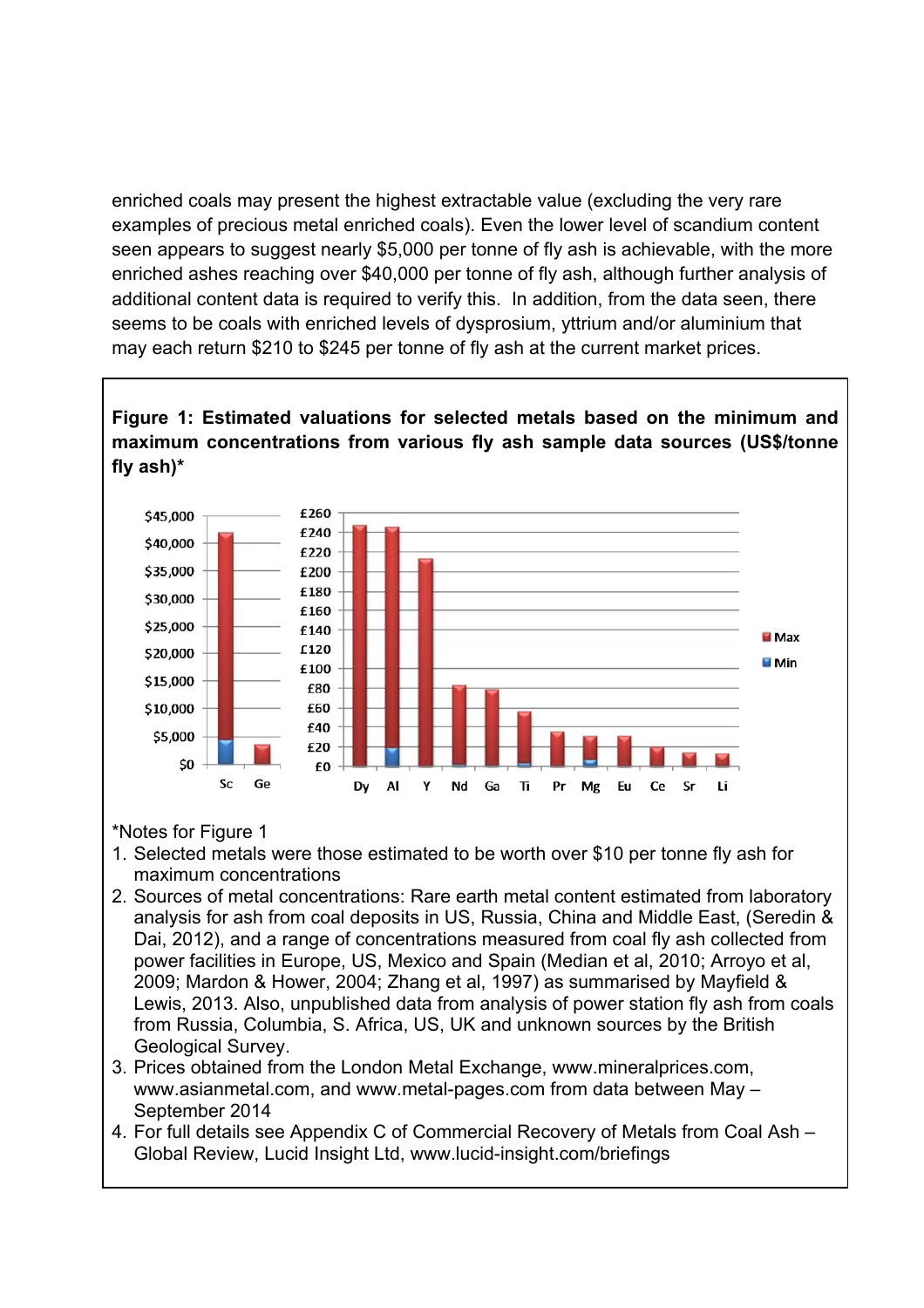A number of specific coal beds have been identified over the years with enriched levels of metals such as gold, platinum, nickel chromium, and rare earth elements (REEs), and some have been specifically targeted for metal recovery, but these tend to be relatively rare.8,9,10

In addition to varying metal content across coal sources, different fractions within coal or coal ash may contain higher levels of particular materials. For example, the distribution of REE seems to be partitioned by size, with smaller size particles having higher concentrations of REE. In a paper investigating fly ash from Jungar, China, it was found that in addition to the partitioning of the light and heavy REE, the total REE (LREE + HREE) progressively increased from 246 ppm in the > 120-mesh fraction to 583 ppm in the < 500-mesh fraction.<sup>11</sup> Partitioning of REEs has also been reported by RockTron during research conducted at Birmingham University. They found higher concentrations of more valuable metals in the denser phases.12 This may present an opportunity for pre-treatment to reduce the volumes of materials to be processed and increase the concentrations, although this area appears to require further exploration.

## COMMERCIAL RECOVERY ACTIVITIES

The main current commercially scaled up activity seen for the recovery of metals from coal ash is for germanium, with plants in China and Russia, where specifically enriched seams are mined and processed to recover the germanium from the ashes. There are also some examples of commercialised alumina extraction in China, some of which are summarised in Table 1 below, again from highly enriched coal ash, although these operations are not believed to be currently profitable.13

| Company                                        |          | Location   Commercialisation Phases                                                                                                                                                                                     |
|------------------------------------------------|----------|-------------------------------------------------------------------------------------------------------------------------------------------------------------------------------------------------------------------------|
| Datang<br>International<br>Power<br>Generation | Tuoketuo | Went into operation in 2012<br>1 <sup>st</sup> and 2 <sup>nd</sup> phase complete, 3 <sup>rd</sup> phase planned<br>Aiming for production of 500,000 tonnes of alumina<br>and 560,000 tonnes of active calcium silicate |

#### **Table 1: Examples of Industrial Alumina Plants in China**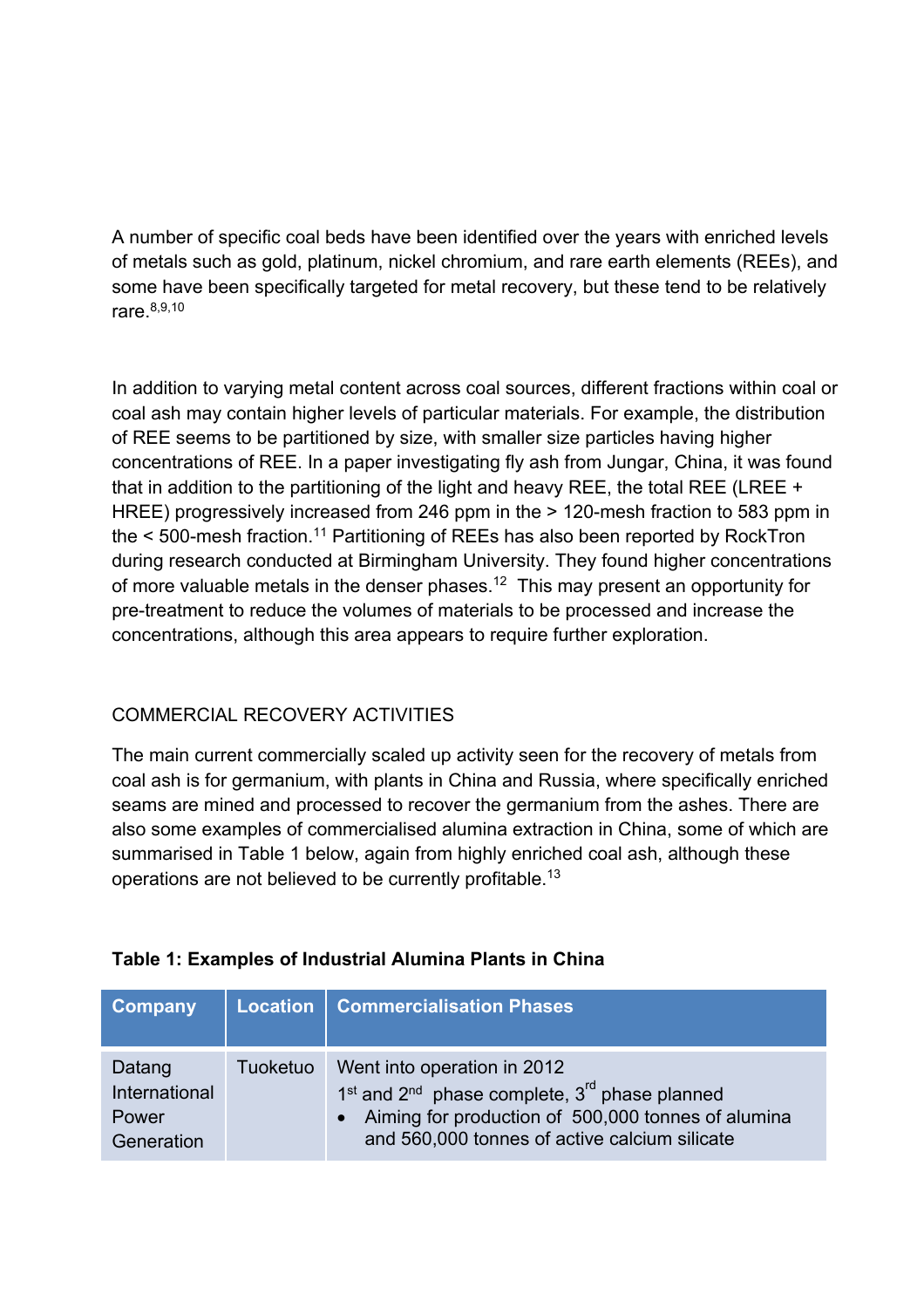| <b>Company</b>                                   | <b>Location</b> | <b>Commercialisation Phases</b>                                                                                                                                                                               |
|--------------------------------------------------|-----------------|---------------------------------------------------------------------------------------------------------------------------------------------------------------------------------------------------------------|
| Shenhua<br>Group                                 | Erdos           | The first phase demonstration project completed in 2011,<br>with second and third phases of the project are expected<br>to be completed at the end of 2020<br>Aiming for 4 million tonnes of alumina annually |
| Kaiyuan<br>Ecological<br>Aluminum<br>Co          | Erdos           | $1st$ phase underway, with $2nd$ phase planned<br>Aiming to produce 0.6 million tonnes of alumina and<br>$\bullet$<br>0.18 million tonnes of Si-rich products                                                 |
| Erdos<br><b>Electrical</b><br>Metallugical<br>Co | Erdos           | • 1 million tonnes of alumina at metallurgical grade,<br>along with by-products such as silica white (0.51)<br>million tonnes), sodium silicate (0.77 million tonnes)<br>and zeolites (6.52 million tonnes).  |

**Source:** Z.T. Yao et al., Fuel 120 (2014) 74–8513

Other commercial ventures that have been identified are in the process of development and scale up of a range of different processing technologies, and target metals. Some interesting developments are underway to recover the bulk minerals in the ash as well as extracting the metals, aiming for greater utilisation, and maximum valorisation, of the waste material, as seen in Table 2 below.

| <b>Company</b>                               | <b>Metals</b>                                        | <b>Other Mineral Recovery</b>                                                 |
|----------------------------------------------|------------------------------------------------------|-------------------------------------------------------------------------------|
| <b>Elixsys</b>                               | Aluminium, Trace metal<br>concentrate                | <b>Construction materials</b><br>Slow release materials<br><b>Microsilica</b> |
| <b>Emission Resource Group</b>               | Various incl Mg, Ti, Al,<br><b>REEs</b>              |                                                                               |
| <b>Expansion Energy</b>                      | Various incl Ga, Ge, Ni,<br>U, V, Fe, REEs, Zr       | <b>Bulk industrial materials</b>                                              |
| <b>Keystone Metals Recovery</b>              | Aluminium, Titanium<br>Also iron and trace<br>metals | Silica materials                                                              |
| Latrobe Magnesium                            | Magnesium                                            | Construction materials/silica                                                 |
| <b>Naval Research Laboratory</b><br>(US DoD) | <b>REEs</b>                                          |                                                                               |

#### **Table 2: Example Technology Developers**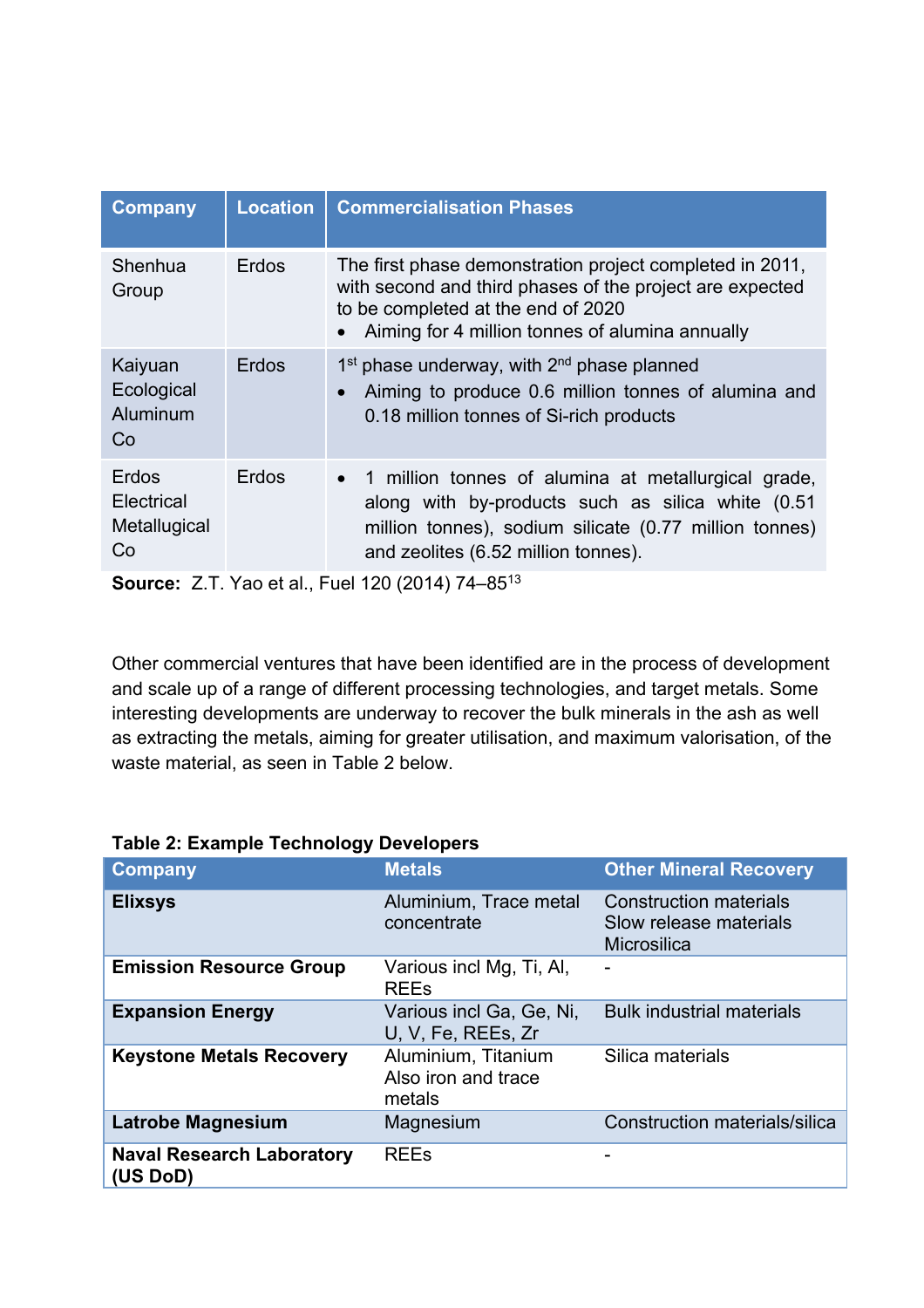| Company                      | <b>Metals</b>                                     | <b>Other Mineral Recovery</b>                                                                        |
|------------------------------|---------------------------------------------------|------------------------------------------------------------------------------------------------------|
| <b>Neumann Systems Group</b> | <b>REEs, Various</b>                              |                                                                                                      |
| <b>Orbite Aluminae</b>       | Aluminium, Scandium.<br>Gallium<br>(later others) |                                                                                                      |
| <b>PSI Corp</b>              | REEs, Scandium,<br>Yttrium                        |                                                                                                      |
| <b>RockTron</b>              | <b>REEs</b>                                       | <b>Construction materials</b><br>Specialist spherical particles<br>Cenospheres<br>High purity carbon |
| <b>Umicore</b>               | Germanium                                         |                                                                                                      |

**Source:** Commercial Recovery of Metals from Coal Ash – Global Review, Lucid Insight Ltd, www.lucid-insight.com/briefings <sup>1</sup>

#### **CONCLUSIONS**

There are a number of commercial enterprises at various stages of development to recover metals from coal ashes. Extraction of aluminium has been shown to be technically feasible in scaled up operations, but it is unlikely to be currently economically viable in its own right. However, some companies developing alumina extraction processes in North America are combining this with the recovery of other saleable products, thus aiming to maximise the value obtained from multiple products. Even so, they are likely to have a minimum requirement for alumina content, which may not be available in all coal ash. In addition, further details of the properties of the resultant bulk material would be required to understand the quality and therefore its usability. This is similar to the venture of Latrobe Magnesium, which is planning plants for the extraction of magnesium and cementitious and silica materials from selected enriched brown coals in Australia (Latrobe) and other countries.

In addition, several of the companies identified aim to produce a concentrated mix of trace metal salts, and these will either have to be transported to a separation/refinery facility, or the companies will need to integrate methodologies for this into their plants. These steps do not appear to be fully determined in most cases and may represent significant economic cost that may not be viable within current markets and supply chains, but requires further investigation.

It seems from the research conducted for this review that in order for metal recovery from coal ash to be economically viable one or more of the following will be required: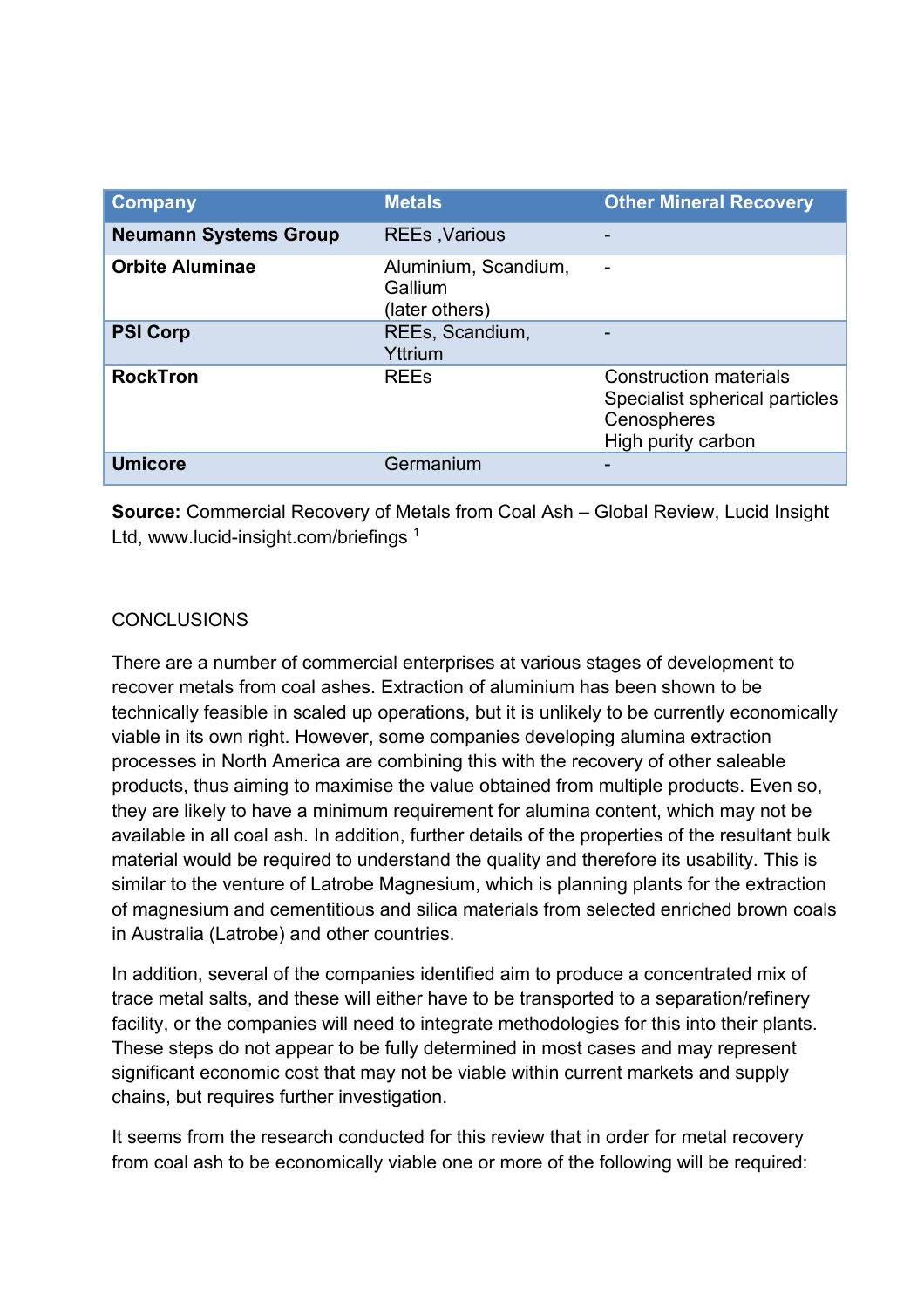- 1. Increased regulations with cost implications for ash storage and/or disposal.
- 2. Pre-treatment of the coal and/or ash to isolate metal containing fractions or help isolate the metals in a more concentrated form and thus reduce the volumes to be processed.
- 3. Sourcing of enriched coal or ashes with at least one specific valuable mineral.
- 4. The ability to recover the metals as well as utilise the remaining 'bulk' materials for construction or other applications.
- 5. The ability to extract efficiently a range of valuable trace metal salts into a concentrate for further processing.
- 6. Regionally centralised metal refineries that can separate and purify individual metals from concentrated salt mixtures sourced from multiple ash processing facilities, in order to benefit from economy of scale.
- 7. The ability to co-locate, or regionally-locate, the ash processing facilities with the ash reserves and, if required, the metal concentrate refinery, in order to minimise transport costs.

In addition to the economic viability, the environmental impacts of the metal recovery processes need to be addressed. Production of further hazardous waste streams and consumption of large amounts of fossil based energy during processing does not fulfil the resource efficiency and circular economy principles and this would need to be reviewed in detail with the technology providers to ensure that any operations do not result in a greater environmental footprint than mining of primary resources.

A number of players were profiled in detail during the review, with an outline of their technologies, stage of development and future plans. However, further verification and investigation under confidentiality agreement with the players would be required by interested parties to fully explore and evaluate the processing steps, specific feedstock requirements, models for predicted costs and revenues, environmental footprint and supply chain requirements.

Although this is a challenging area, there are a number of companies that appear to have promising technologies worthy of further investigation. In terms of a truly circular solution the ultimate goal should be to cleverly segregate the different materials within the ash and utilise all these to their highest value, from infill and commodity uses, through to functional materials for higher value applications in construction and the chemicals industry, as well as metal recovery.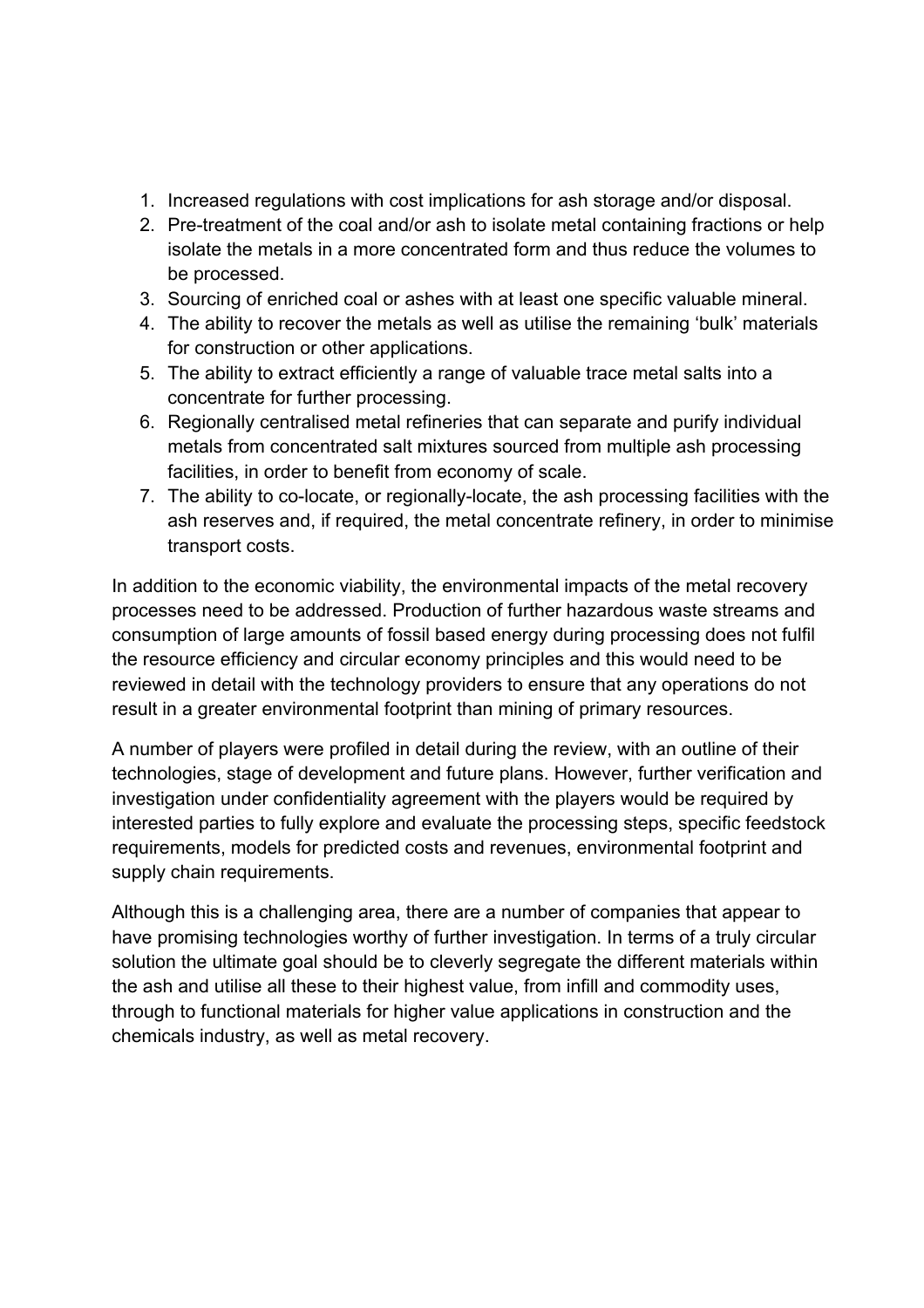## FURTHER INVESTIGATION

The following areas have been highlighted as important and warrant further investigation, but were outside of the scope of this review:

- 1. Economic feasibility of using standard technologies for the separation of specific metals from concentrated trace metal salt mixtures.
- 2. Pre-treatments for coal and/or coal ash to isolate metal containing fractions before processing.
- 3. Environmental life cycle analysis of metal production from primary resources compared to the proposed metal recovery processes for coal ash feedstock.
- 4. Supply chain models.
- 5. Full analysis of coal ash metal content data to verify ranges, and identify target coal sources.
- 6. Quality and functional properties of bulk materials obtained in parallel with the metal recovery processes.

Full report or sections, with full profiles of players, can be obtained from www.lucidinsight.com/briefings

#### ACKNOWLEDGEMENTS

As well as acknowledging all the experts that participated in interviews, particularly Professor Jim Hower, Dr Robert B. Finkelman, Dr Shifeng Dai, Mr David Mayfield and Mr Richard Shaw for their time and sharing of knowledge, the author would like to especially acknowledge Dale Bradshaw for his invaluable time and support contributing towards, and providing suggestions and comments on, the review.

#### REFERENCES

- [1] Commercial Recovery of Metals from Coal Ash Global Review, Lucid Insight Ltd, www.lucid-insight.com/briefings
- [2] Finkelman R.B. & Brown R.D., (1991), Coal as a host and as an indicator of mineral resources, in Peters D.C., ed., Geology in coal resource utilisation: Fairfax, Va., Tech Books, p471-481